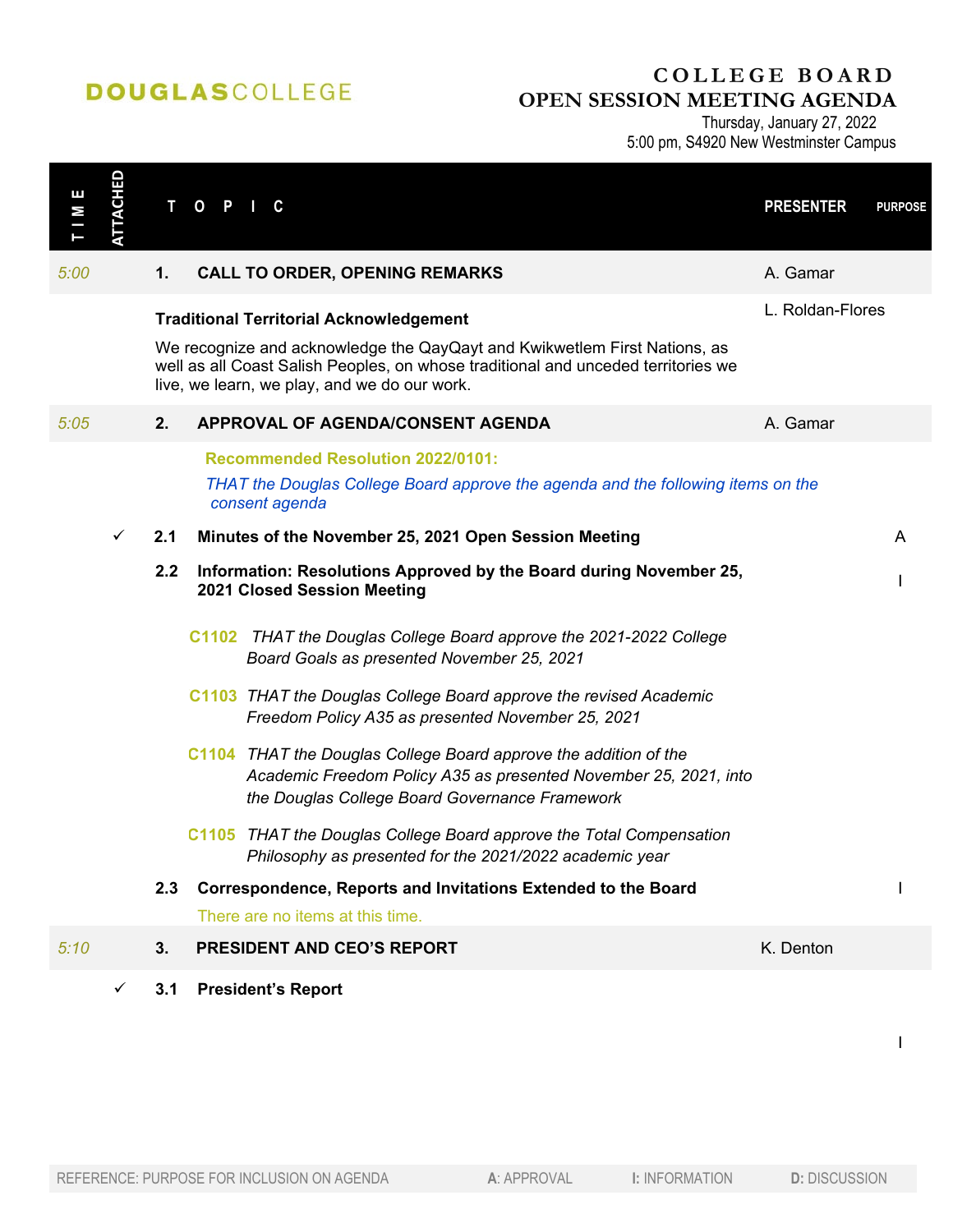**AGENDA OPEN SESSION MEETING OF THE DOUGLAS COLLEGE BOARD**

Thursday, January 27, 2022; Page 2

| Е<br>М                                                                             | <b>TTACHED</b> | $\mathbf{T}$ | $\mathbf{o}$<br>P<br>C                                                                                                                                                                                                                                                                                                                                                                                                                                                      | <b>PRESENTER</b>     | <b>PURPOSE</b> |  |
|------------------------------------------------------------------------------------|----------------|--------------|-----------------------------------------------------------------------------------------------------------------------------------------------------------------------------------------------------------------------------------------------------------------------------------------------------------------------------------------------------------------------------------------------------------------------------------------------------------------------------|----------------------|----------------|--|
|                                                                                    |                | 4.           | <b>CHAIR, COMMITTEE &amp; LIAISON REPORTS, RECOMMENDATIONS</b>                                                                                                                                                                                                                                                                                                                                                                                                              |                      |                |  |
| 5:20                                                                               |                | 4.1          | <b>Board Executive and Governance Committee (BEGC)</b>                                                                                                                                                                                                                                                                                                                                                                                                                      | A. Gamar             |                |  |
|                                                                                    | $\checkmark$   | a)           | Committee Report: January 2022                                                                                                                                                                                                                                                                                                                                                                                                                                              |                      |                |  |
|                                                                                    |                | b)           | <b>Board Development Conference Updates</b>                                                                                                                                                                                                                                                                                                                                                                                                                                 |                      |                |  |
|                                                                                    | $\checkmark$   | C)           | <b>Board Committees: Appointments:</b>                                                                                                                                                                                                                                                                                                                                                                                                                                      |                      | A              |  |
|                                                                                    |                |              | <b>Recommended Resolution 2022/0102:</b>                                                                                                                                                                                                                                                                                                                                                                                                                                    |                      |                |  |
|                                                                                    |                |              | THAT the Douglas College Board approve the appointment of Natasha<br>Knox to the Human Resources Committee (HRC), effective January 27,<br>2022"                                                                                                                                                                                                                                                                                                                            |                      |                |  |
| 5:35                                                                               |                |              | 4.2 Audit, Finance and Investment Committee (AFIC)                                                                                                                                                                                                                                                                                                                                                                                                                          | S. Todd              |                |  |
|                                                                                    | $\checkmark$   | a)           | Committee Report: January 2022                                                                                                                                                                                                                                                                                                                                                                                                                                              |                      |                |  |
|                                                                                    | ✓              | b)           | Update to Annual Forecast: Q3 Fiscal 2021-2022                                                                                                                                                                                                                                                                                                                                                                                                                              |                      |                |  |
|                                                                                    | $\checkmark$   | c)           | Notice of Intent: Proposed Updates to College Board By-Law B.GO07.05<br>Tuition and Fees for Instruction                                                                                                                                                                                                                                                                                                                                                                    |                      |                |  |
| 5:50                                                                               |                | 4.3          | Human Resources Committee (HRC)                                                                                                                                                                                                                                                                                                                                                                                                                                             | E. Stewart           |                |  |
|                                                                                    | $\checkmark$   | a)           | Committee Report: January 2022                                                                                                                                                                                                                                                                                                                                                                                                                                              |                      |                |  |
| 6:00                                                                               |                |              | 4.4 Campus Planning Committee (CPC)                                                                                                                                                                                                                                                                                                                                                                                                                                         | <b>B.</b> Pawar      |                |  |
|                                                                                    | $\checkmark$   | a)           | Committee Report: January 2022                                                                                                                                                                                                                                                                                                                                                                                                                                              |                      |                |  |
| 6:10                                                                               |                | 4.5          | <b>Education Council</b>                                                                                                                                                                                                                                                                                                                                                                                                                                                    | G. Bowbrick          |                |  |
|                                                                                    | $\checkmark$   | a)           | <b>Education Council Chair's Reports:</b><br>December 2021 and January 2022 Meetings<br><b>Recommended Resolution 2022/0103:</b><br>"THAT the Douglas College Board Withdraw the Credential Diploma in<br>Health Information Management, effective immediately"<br><b>Recommended Resolution 2022/0104:</b><br>"THAT the Douglas College Board approve the Program Name Change<br>from Diploma in Dispensing Optician to Diploma in Opticianry effective<br>September 2022" |                      |                |  |
| REFERENCE: PURPOSE FOR INCLUSION ON AGENDA<br>A: APPROVAL<br><b>I: INFORMATION</b> |                |              |                                                                                                                                                                                                                                                                                                                                                                                                                                                                             | <b>D: DISCUSSION</b> |                |  |